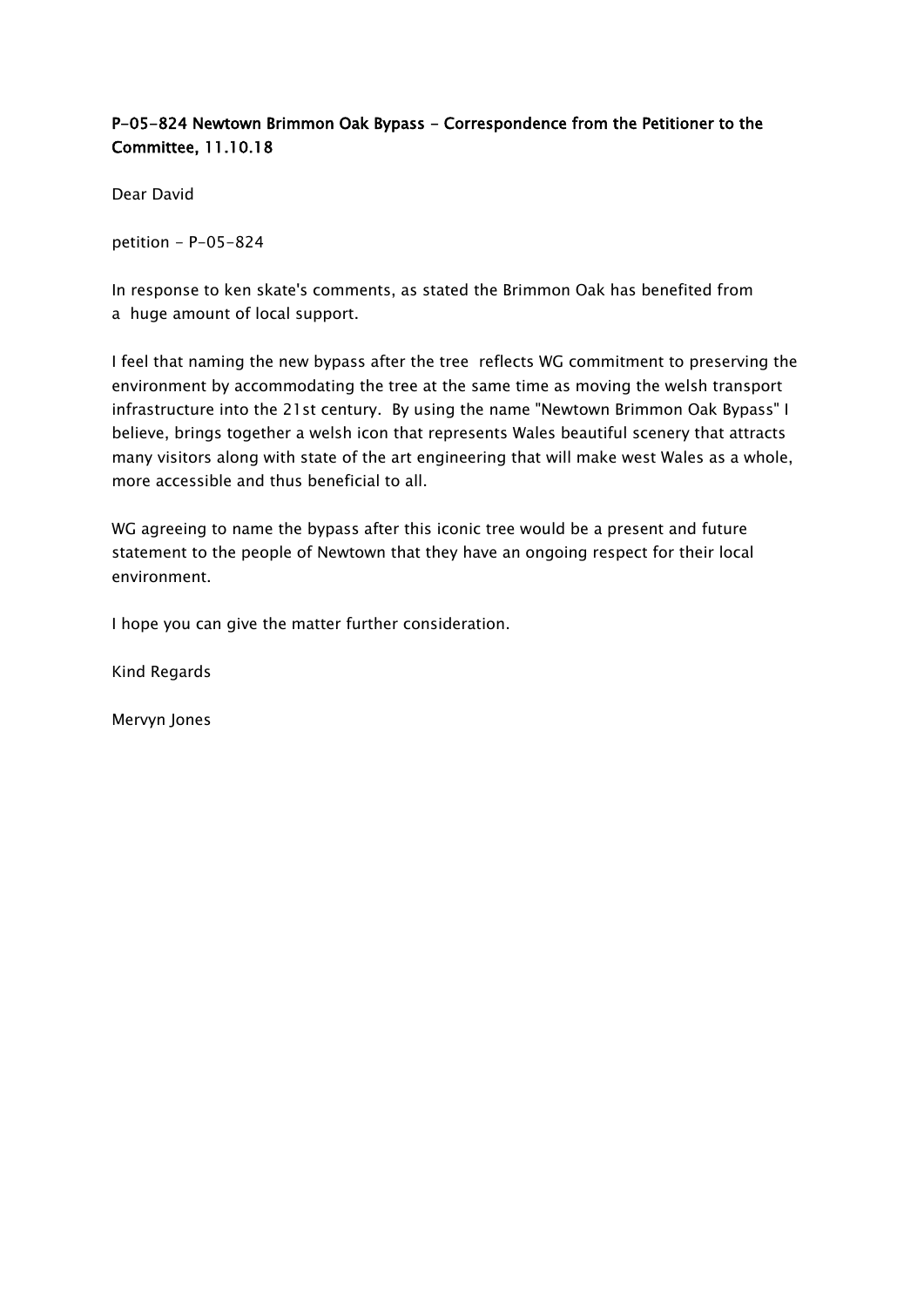## **Ref: petition - P -05-824 Newtown Brimmon Oak Bypass**

Dear David,

With respect to Minister Ken Skates' recent reply to our joint petition regarding the naming of the new road the Newtown Brimmon Oak Bypass. *'Most appropriate'*. This is an interesting phrase used oft these days. However, I would like to use several other phrases that could more correctly apply to our petition and your opportunity.

*'Enduring Legacy' 'Vision' 'Recognition' 'Forward thinking' 'Opportunity' 'Positive' 'Brave'*

## *'Wales could be leading the way'*

If I may be so bold, I would like to quickly reference what I feel are connected, recently reported events around the globe in the press. (See added recent press comments below)

Recent communications from the UN Intergovernmental Panel on Climate Change ( IPCC Oct. 2018) on just where we are heading as a species and our shared planet, predict a disastrous future for many around the world unless we change our environmentally destructive ways. This really is now critical and we may only have a short window of opportunity to facilitate this enourmous change in our relationship with the planet if the UN/ IPCC are to be believed. Moreover, plastic pollution has now, rightly, also been recognised and publicised as out of control, and massively harmful to many species across the planet. Plastic is polluting our oceans and continent to levels not really known until this last year or so to the general public.

What is this to do with a big old tree in Wales?

Let me paint you a picture, a vision for the future. One where *'Wales could be leading the way'* into a more harmonious future with our shared planet.

You (The Welsh Government), now have the '*opportunity'* to be *'visionary'* to be *'forward thinking'* . An opportunity to leave an *'enduring legacy'* for your children, grand children & generations to come. If the committee do decide to be *'brave'* ,and name the road *The Newtown Brimmon Oak Bypass,* this will send a signal around the world! A *'positive'* signal that Wales is in tune with its people, in tune with nature, in tune with its role on a global scale in the  $21<sup>st</sup>$  Century. Not a country of held back by its past but celebrating its past, a past when trees especially were far more valued and celebrated, a past when our connection to the planet was much, much closer than now, than the internet, smart-phone generations.

Imagine…*The Newtown Brimmon Oak Bypass* … famous around the world!

Kind Regards,

Robert McBride,